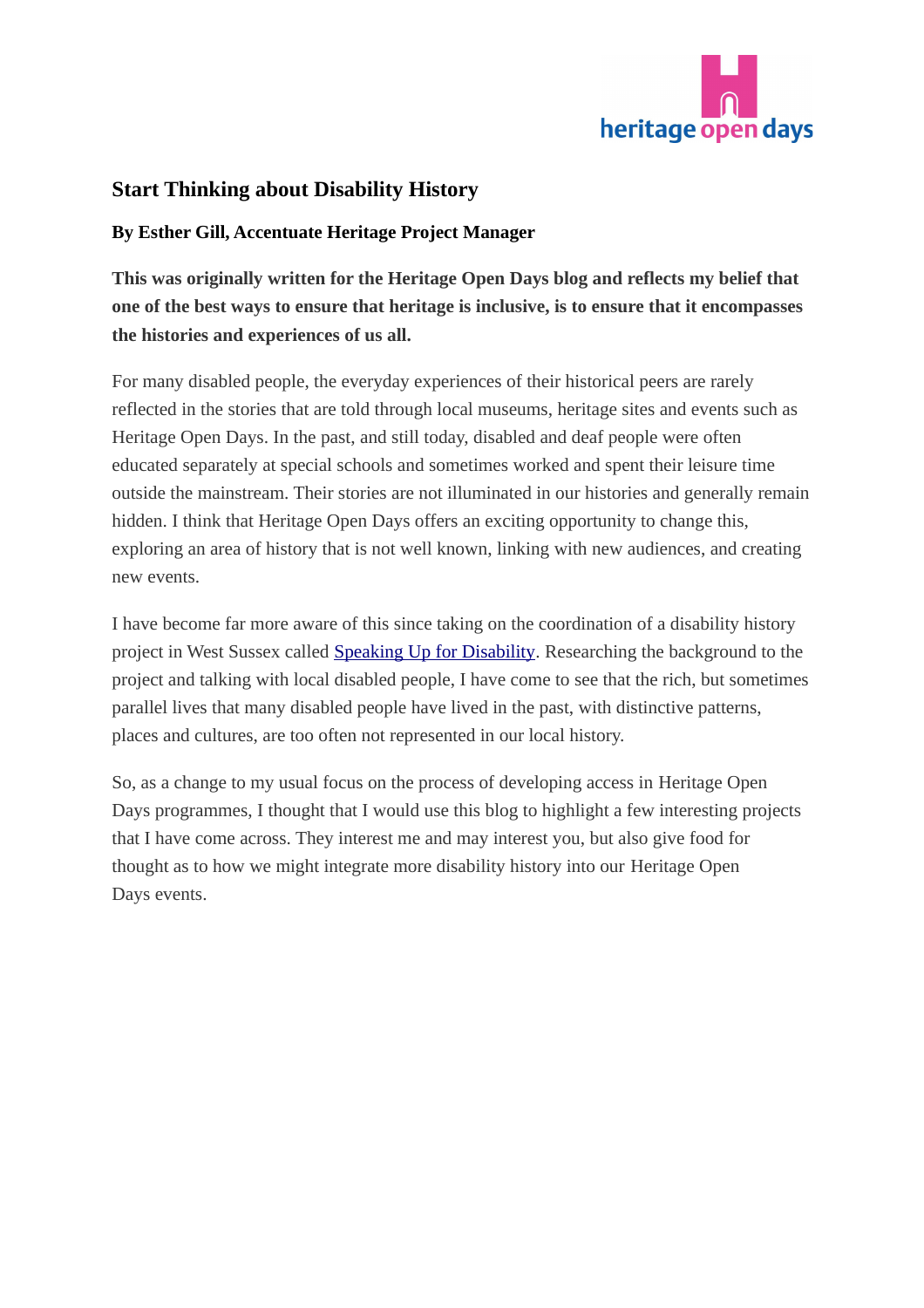



History in the making: the 2011 campaign against cuts to disability benefits. Courtsey of Barry Pickthall/PPL

I would love to know what you are already doing, and also what other projects or heritage sites I should be including in a list such as the one below.

**[The Mandeville Legacy](http://mandevillelegacy.org.uk/)**: This project is exploring Stoke Mandeville's legacy as the birthplace of the Paralympic Movement – obviously very timely in 2012! The website is really worth a look. It has brought together a lot of fascinating photos, including the first wheelchair competitive sports event in 1923. This project made me wonder what potential there is to explore disability sports in our regions.

**[Reclaiming the Past](http://reclaimingthepast.org.uk/)**: This project explored the history of six Mencap societies in East Anglia, and their role in developing community care for people with learning difficulties. The project identified written materials and artefacts that were not publically available, and a huge enthusiasm from within the group to record their history. They created an actual exhibition, but I particularly like the fact that the website recreates this in virtual form so that you can look at the individual cabinets of exhibits.

**[Re-framing Disability](http://www.rcplondon.ac.uk/museum-and-garden/whats/re-framing-disability)**: A significant project exploring the Royal College of Physicians collection of historic portraits of disabled people and the stories behind them. The project brought together 27 disabled people who had their own photographic portraits taken and